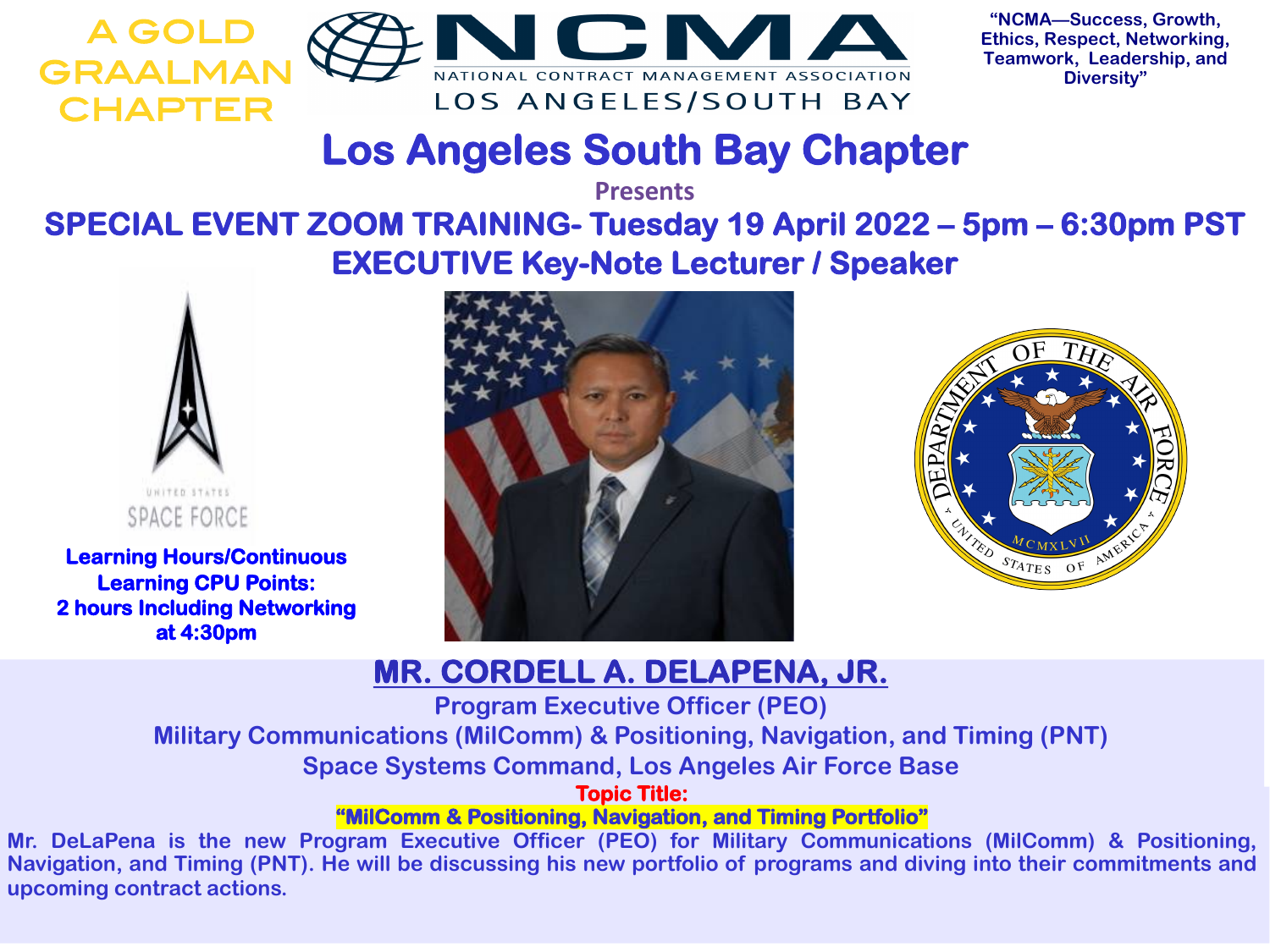

**"NCMA—Success, Growth, Ethics, Respect, Networking, Teamwork, Leadership, and Diversity"**

Mr. Cordell DeLaPena is the Program Executive Officer (PEO) for Military Communications (MilComm) & Position, Navigation, and Timing (PNT), Space Systems Command, Los Angeles Air Force Base, California. As the PEO, he manages and oversees development, production, delivery, and maintenance of critical and innovative Communications and PNT systems worth more than \$22.3 billion. He is responsible for multiservice, multinational systems, as well as the training and equipping of more than 1800 military and civilian **personnel.**

Mr. DeLaPena entered the Air Force in 1985 after receiving his commission through Officer Training School. From 1985 to 2014 he has served in a variety of acquisition and leadership positions within the Air Force and National Reconnaissance Office. In 2014, he retired from active duty in the rank of Colonel and entered civil service as a member of the Senior Executive Service. As the director of the Program Management and Integration Directorate he advised the Air Force Program Executive Officer for Space on weapon system **management, acquisition, integration and analysis.**

Mr. DeLaPena is a graduate of the Defense Systems Management College's Executive Program Manager Course. He is a designated member of the Defense Acquisition Workforce and is certified Level III in Program Management and Systems Planning, Research, **Development and Engineering.**

#### **EDUCATION**

**1981 Bachelor of Arts in Chemistry, Gettysburg College, PA 1984 Bachelor of Science in Chemical Engineering, West Virginia University, WV 1989 Master of Science in Management Science, University of Dayton, OH 1990 Squadron Officer School, Maxwell Air Force Base, AL 1992 Rapporteur, John F. Kennedy School of Government, Harvard University, MA 1998 Air Command and Staff College (seminar), Maxwell Air Force Base, AL 2006 Air War College (residence), Academic Distinction, Maxwell Air Force Base, AL 2010 Executive Program Manager's Course, Defense Systems Management College, Ft. Belvoir, VA 2014 Air Force Senior Leader Orientation Course (SLOC), Joint Base Andrews, MD 2015 Defense Senior Leader Orientation Course (APEX), Pentagon, Washington DC; and Center for Creative Leadership, Greensboro NC.**

**AWARDS AND HONORS : Defense Superior Service Medal, Legion of Merit Medal, Defense Meritorious Service Medal (1 olc), AF Meritorious Service Medal (1 olc), AF Commendation Medal, Joint Service Commendation Medal, Joint Service Achievement Medal, AF Achievement Medal (1 olc).**